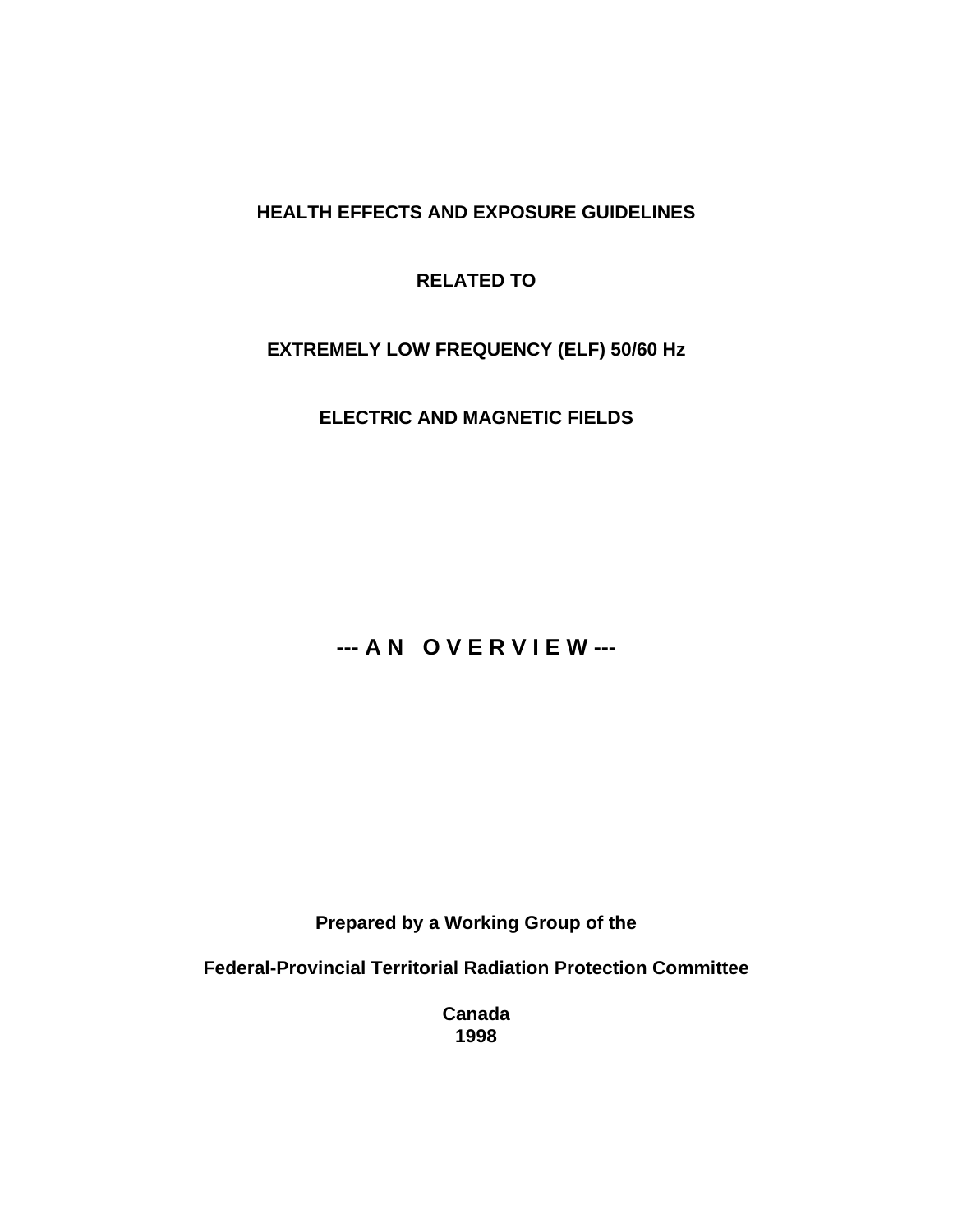\*\*\*\*\*\*\*\*\*\*\*\*\*\*\*\*\*\*\*\*\*\*\*\*\*\*\*\*\*\*\*\*\*\*\*\*\*\*\*\*\*\*\*\*\*\*\*\*\*\*\*\*\*\*\*\*\*\*\*\*\*\*\*\*\*\*\*\*\*\*\*\*\*\*\*\*\*\*\*\*\*\*\*\*\*\*\*\*\*\*\*\*\*\*\*\*\*\*\*\*\*\*\*\*\*\*\*\*

FEDERAL - PROVINCIAL - TERRITORIAL RADIATION PROTECTION COMMITTEE

The Federal-Provincial Territorial Radiation Protection Committee was established to support Federal, Provincial and Territorial government radiation protection agencies with their respective mandates, in Canada.

The Mission of the Committee is to advance the development and harmonization of practices and standards for radiation protection within Federal, Provincial and Territorial jurisdictions.

The Committee comprises a forum of delegates from each of the following government organizations:

Atomic Energy Control Board

Health Canada - Radiation Protection Bureau

Provincial and Territorial Radiation Protection Programs

To assist in fulfilling its mandate, the Committee may establish Sub-committees or Working Groups to address issues of concern that are brought to the Committee's attention. The work of the Committee may involve the preparation of public documents such as Position Statements and Technical Reports; supporting the development and review of National Standards, Guidelines and Codes of Practice; and briefing member organizations and their governing bodies.

For further information on the Committee or its documents, please contact any of the representative agencies listed on the inside back cover of this report. Comments on all documents are welcome.

\*\*\*\*\*\*\*\*\*\*\*\*\*\*\*\*\*\*\*\*\*\*\*\*\*\*\*\*\*\*\*\*\*\*\*\*\*\*\*\*\*\*\*\*\*\*\*\*\*\*\*\*\*\*\*\*\*\*\*\*\*\*\*\*\*\*\*\*\*\*\*\*\*\*\*\*\*\*\*\*\*\*\*\*\*\*\*\*\*\*\*\*\*\*\*\*\*\*\*\*\*\*\*\*\*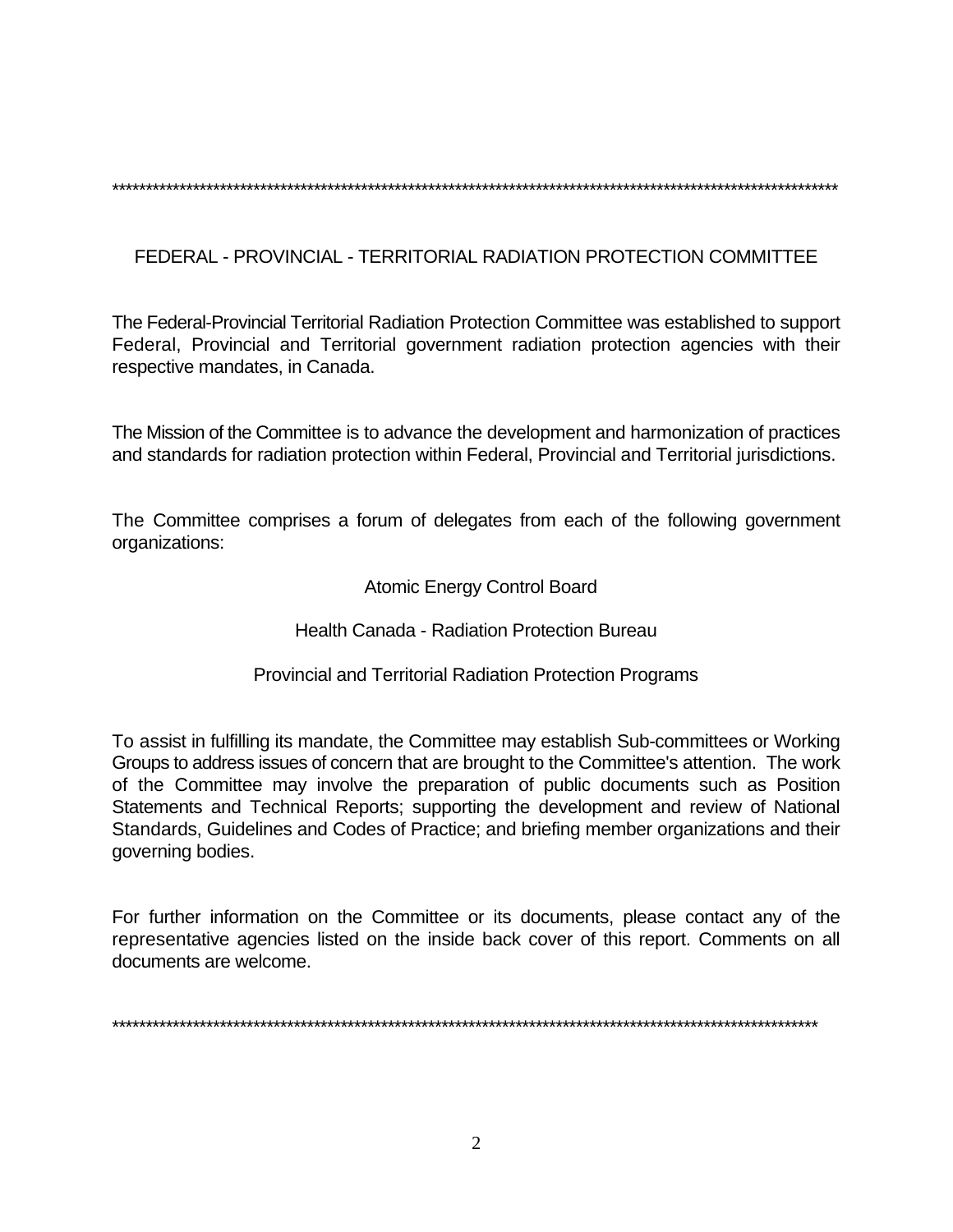# **HEALTH EFFECTS AND EXPOSURE GUIDELINES**

# **RELATED TO ELF (50/60 Hz) ELECTRIC AND MAGNETIC FIELDS**

#### **- AN OVERVIEW -** ---------------

# **Introduction**

Concerns exist over the possibility that exposure to electric and magnetic fields (EMF) of extremely low frequency (ELF) may present a health hazard to workers and the general public. This concern has arisen as a result of the controversial and contradictory findings in the scientific research, especially from epidemiological studies. This overview summarises recent scientific information on health effects and provides a status report on exposure guidelines that have been developed to date. The information is particularly relevant for government officials in Canada responsible for formulating occupational and public health policies and for providing guidance to interested or concerned persons.

# **Background**

The wide spread use of electric power particularly in industrial societies makes this issue one of international concern. Health problems in the work place, thought to be associated with ELF exposure were first reported in a group of Russian electrical switchyard workers in the 1960's and created widespread scientific interest. In the late 1970's and early 1980's reports suggesting a link between ELF residential exposures and childhood and adult cancers heightened public anxiety. Following these early reports, extensive national and international research programs were initiated.

In Canada, concerns emerged during the mid 1980's which stimulated the formation of a national Working Group on Electric and Magnetic Fields, co-ordinated by the former Federal Department of National Health and Welfare. Representatives on this group were drawn from Canadian labour, utility companies, academia as well as federal and provincial government scientists. A report from the Working Group [1] published in 1989, reached a number of conclusions based on the status of knowledge at that time. It made recommendations regarding the need for further research as well as the necessity to inform workers and the general public about this matter (see Appendix 1).

In the United States, a large number of research papers and overview reports have been produced along with numerous conferences over the past 15 years. Unfortunately, the findings remain controversial, contradictory and seem only to exasperate rather than resolve public concern. The research findings are succinctly expressed in the conclusion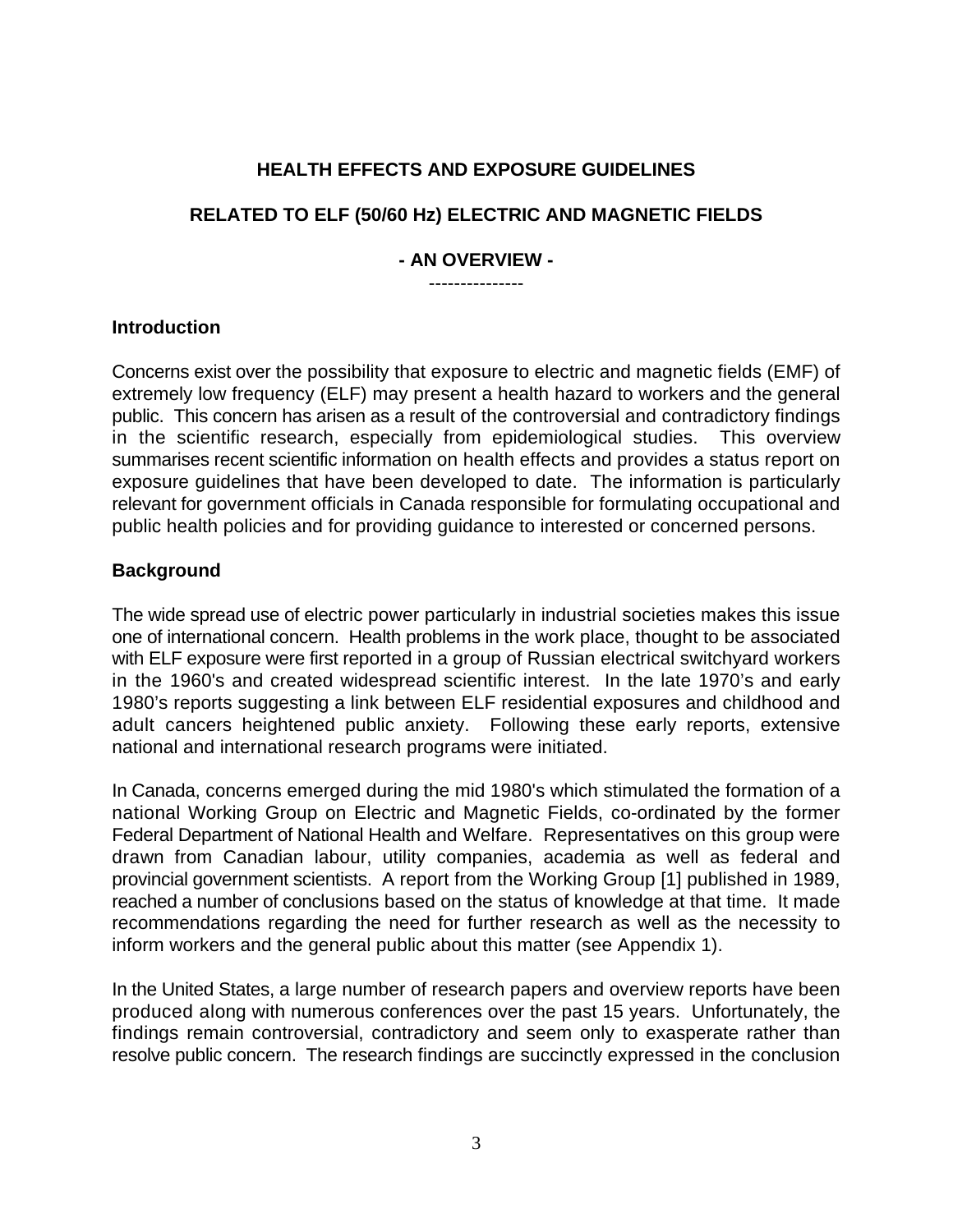of the draft review report titled: "Evaluation of the Potential Carcinogenicity of Electromagnetic Fields", prepared by the U.S. Environmental Protection Agency in 1990 [2]. The report was only an initial draft circulated for review and was never published. In spite of clear warnings not to cite or quote, there was significant public citing and quoting. The draft report conclusion which appears to have been adopted by the public was "While there are epidemiological studies that indicate an association between EM fields or their surrogates and certain types of cancer, other epidemiological studies do not substantiate this association. There is insufficient data to determine whether or not a cause and effect relationship exists."

There has been a plethora of critical reviews, pubic inquiry reports, public review drafts, summaries etc. published by Universities, Government Departments, Utilities, and other expert bodies. For example, the National Council on Radiation Protection and Measurements (NCRP) in Bethesda, Maryland, set up a committee chaired by Dr. W. Ross Adey to review the possible health effects of ELF's. The National Academy of Sciences committee, chaired by Dr. Charles Stevens, Salk Institute, California released a report in 1996 concluding: "No clear, convincing evidence exists to show that residential exposures to electric and magnetic fields (EMFs) are a threat to human health,...There is no conclusive evidence that electromagnetic fields play a role in the development of cancer, reproductive and developmental abnormalities, or learning and behavioral problems". This report did leave the door open with regard to further research, particularly into the causes of childhood leukemia. The United Kingdom's National Radiological Protection Board (NRPB) established an Advisory Group on Non-Ionizing Radiation in 1990 to review the scientific evidence and determine the extent to which this evidence suggests possible health risks. The International Non-Ionizing Radiation Committee (INIRC) of the International Radiation Protection Association (IRPA) in cooperation with the Environmental Health Division of the World Health Organization (WHO) developed recommendations for 50/60-Hz electric and magnetic field exposure limits. At the 8th Congress of the IRPA in May 1992, the IRPA established a new independent scientific organization, the International Commission on Non-Ionizing Radiation Protection (ICNIRP) as a continuation of the former IRPA/INIRC. (ICNIRP reaffirmed the recommended interim exposure limits in 1992) In April 1998, ICNIRP published guidelines for limiting electromagnetic field exposures for frequencies up to 300 GHz, including 50/60 Hz. [3]

# **OVERVIEW**

The following sections provide a brief overview on (I) what is known and what is unclear about the biological effects of (ELF) fields and (ii) information on the established exposure guidelines, together with the rationale for their development.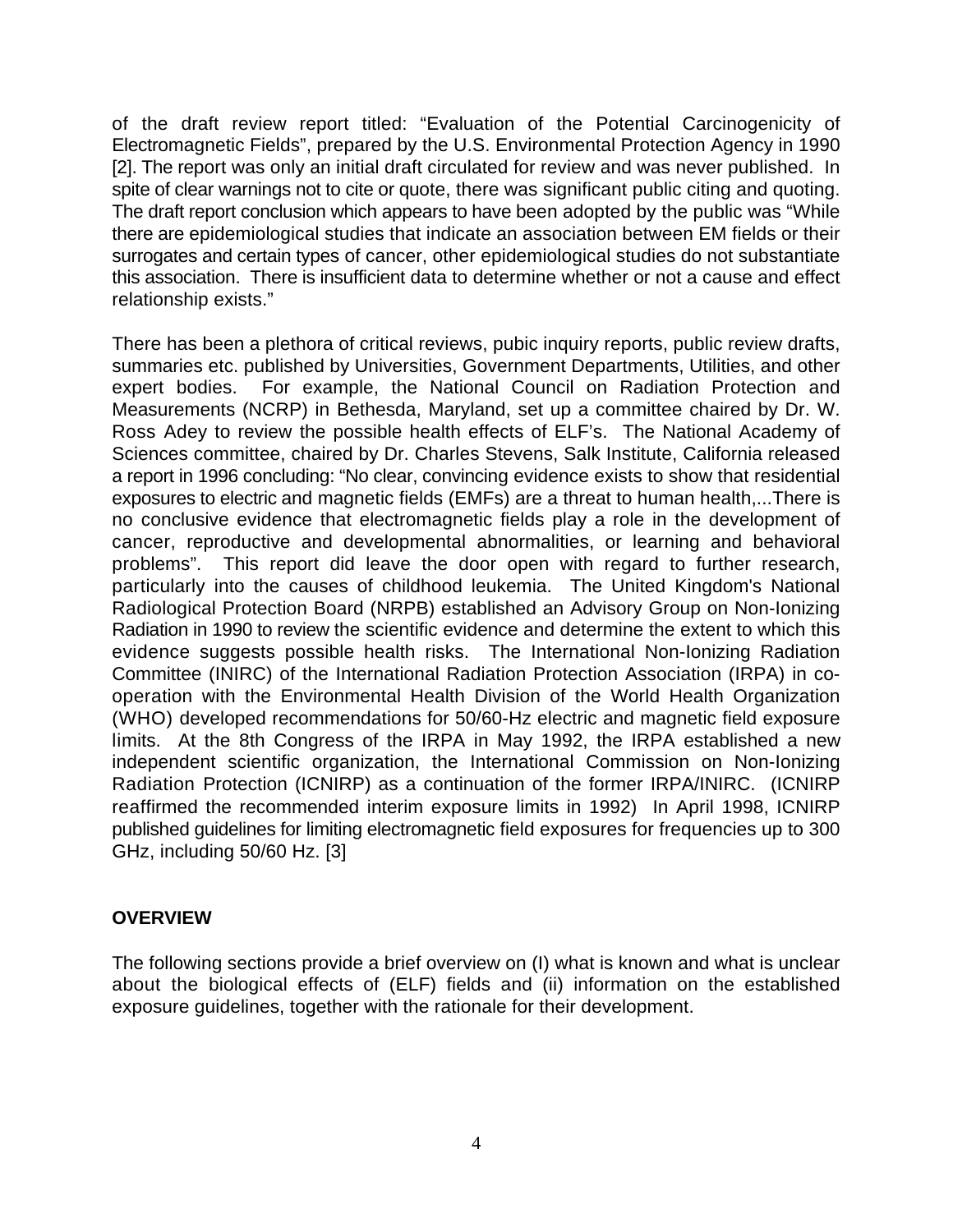# **(I) Effects**

Research to date has included experimental investigations into the effects on biological systems both *in vivo* and *in vitro*, and epidemiological studies on worker groups and on the general public. Very early research focused primarily on the effects of electric field exposure. During the last 15 years the primary focus of research shifted to studying the effects of exposure to magnetic fields alone. Recently, interest has been renewed in electric fields alone and in conjunction with magnetic fields. [4] The primary research effort has been directed towards determining whether a cancer risk exists. Much of the recent **experimental** research has been aimed at identifying a possible mechanism for (ELF) to act as a cancer initiator, promoter and/or copromoter.

# **Epidemiology**

The strongest source of positive evidence for associated adverse effects has come from epidemiological studies. Such studies have suggested a weak positive association between ELF exposure and leukaemia, brain cancers, breast cancer and lung cancer. Nearly all of these studies were retrospective. Close examination of the methodologies used in early studies show major weaknesses or flaws, such as; number of cases too low to look at cancer subtypes, lack of specificity of exposure, lack of reliability of exposure data, lack of statistical power and lack of control for confounders.

The majority of positive findings have very small risk magnitudes **by epidemiological standards** and are unable to rule out other confounding factors or environmental influences such as population mobility and other social/economic factors and traffic pollution. No dose response trends have been established. Recent studies are attempting to address some of these limitations. For example the cross Canada childhood leukemia study whose results were expected to be released in the fall of 1997, has a statistical power to detect a relative risk of 2. Similarly, the large UK study currently underway (Doll, Richard et al, completion date 1998?) has 1000 childhood leukemia cases. A US study (National Cancer Institute (NCI) and the Children's Cancer Group (CCG) has released results, reference [5], from their study involving 600 acute lymphocytic leukemia (ALL) cases. These studies are able to detect low relative risks with greater certainty. It is generally agreed that the limit of epidemiological power is close to being reached and that it is unlikely that Epidemiology alone will be able to offer convincing proof to resolve this issue. There is no reliable supporting data for an association between residential exposure and cancer risk in the general public.

Occupational exposure to electromagnetic fields and its association with cancers has received significant attention due to higher ELF exposures encountered in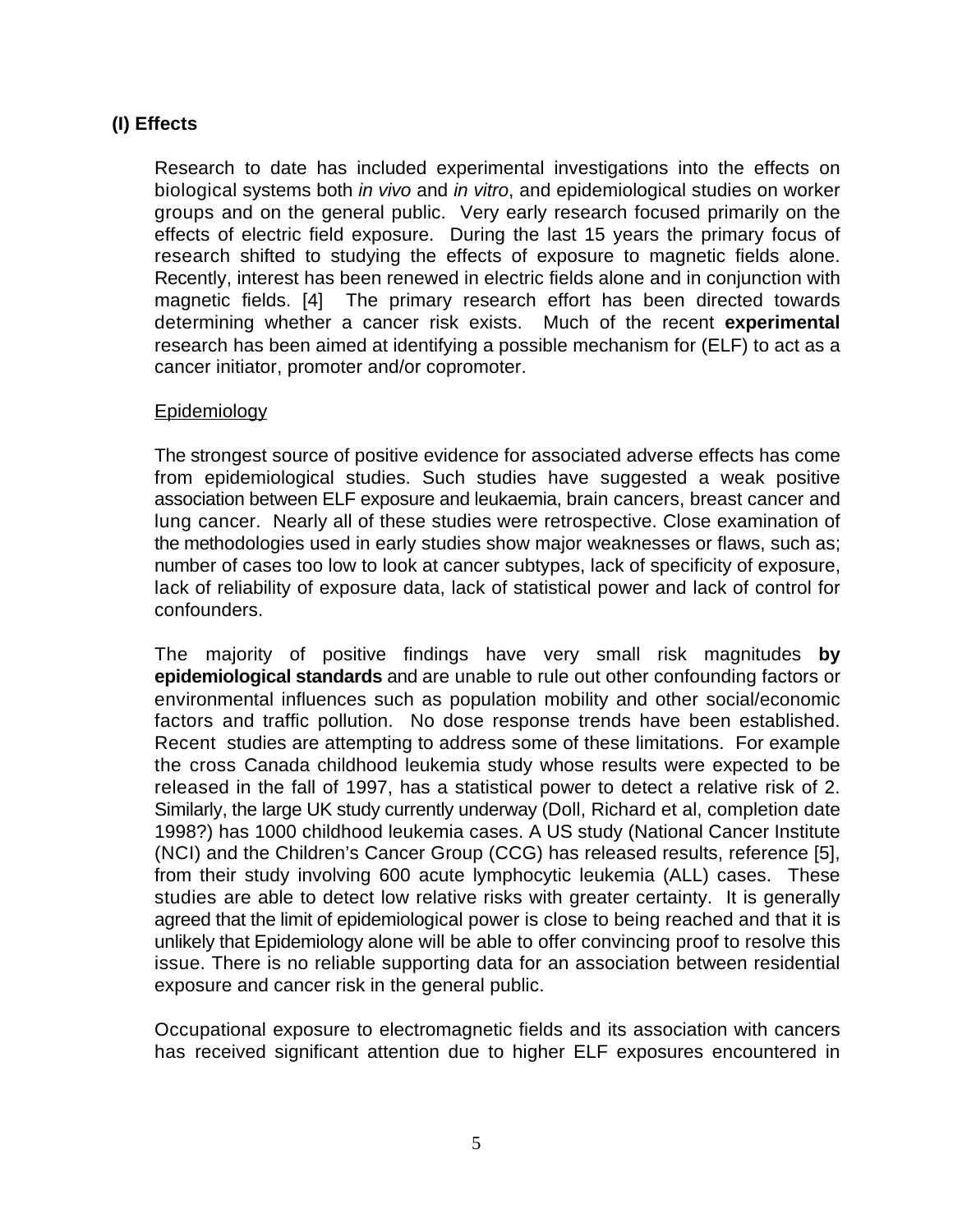occupational environments compared to residential. It has been alleged that selective publication of positive findings in the literature suggests a biasing towards an overall slight excess relative risk [6], [7]. The occupational studies are more advanced than the residential studies. Some associations found in some of the occupational studies as well as some non-associations have reached statistical significance. The very large scale studies on utility workers [8]-[10] produced contradictory results and no clear, convincing proof of a detrimental health effect associated with exposure to electric and magnetic fields.

Overall, while several studies have found correlation between (ELF) and disease occurrence, including cancer, there is little consistency from the data in human studies. Although there is no conclusive evidence from the epidemiological evidence that electric or magnetic fields cause a risk of cancer, in residential or occupational environments, the research holds out a possibility of a weak risk. For residential exposures there is little evidence to support the notion of a risk associated with magnetic field exposure in children or adults. Whereas, for occupational exposures the issue of leukemia and brain cancer in adults has not been resolved. [11]

#### Experimental Research

Experimental investigations with cellular systems, tissues and animals has shown that electric and magnetic fields can interact with these biological systems. Of the various kinds of biological effects related to ELF exposure "... no plausible biophysical mechanisms for the systematic initiation or promotion of cancer by these power line fields have been identified."[12]

Cellular chemistry effects involving the movement of calcium ions through cellular membranes have been confirmed by several researchers. The significance of this effect as it relates to possible adverse health outcomes is not understood. Replication of early work by a few researchers who have found that ELF fields can affect gene expression have not been replicated by other researchers. The ability of magnetic fields (MF) to suppress melatonin release by the pineal gland during the dark phase of the daily "light-dark" cycle is currently being studied in animals and humans. The ability of MF to affect melatonin levels in humans has not been conclusively established. Normal melatonin levels are individual dependant varying from person to person by a factor of 2 and are affected by light, nicotine and caffeine. The significance of this hormone as a possible precursors to adverse health outcomes is not yet understood.

Direct effects on significant cellular molecules, such as DNA, have not been observed. No direct mutagenic or carcinogenic effects on animals have been observed. In contrast to ionizing radiation, this tends to support the assertion that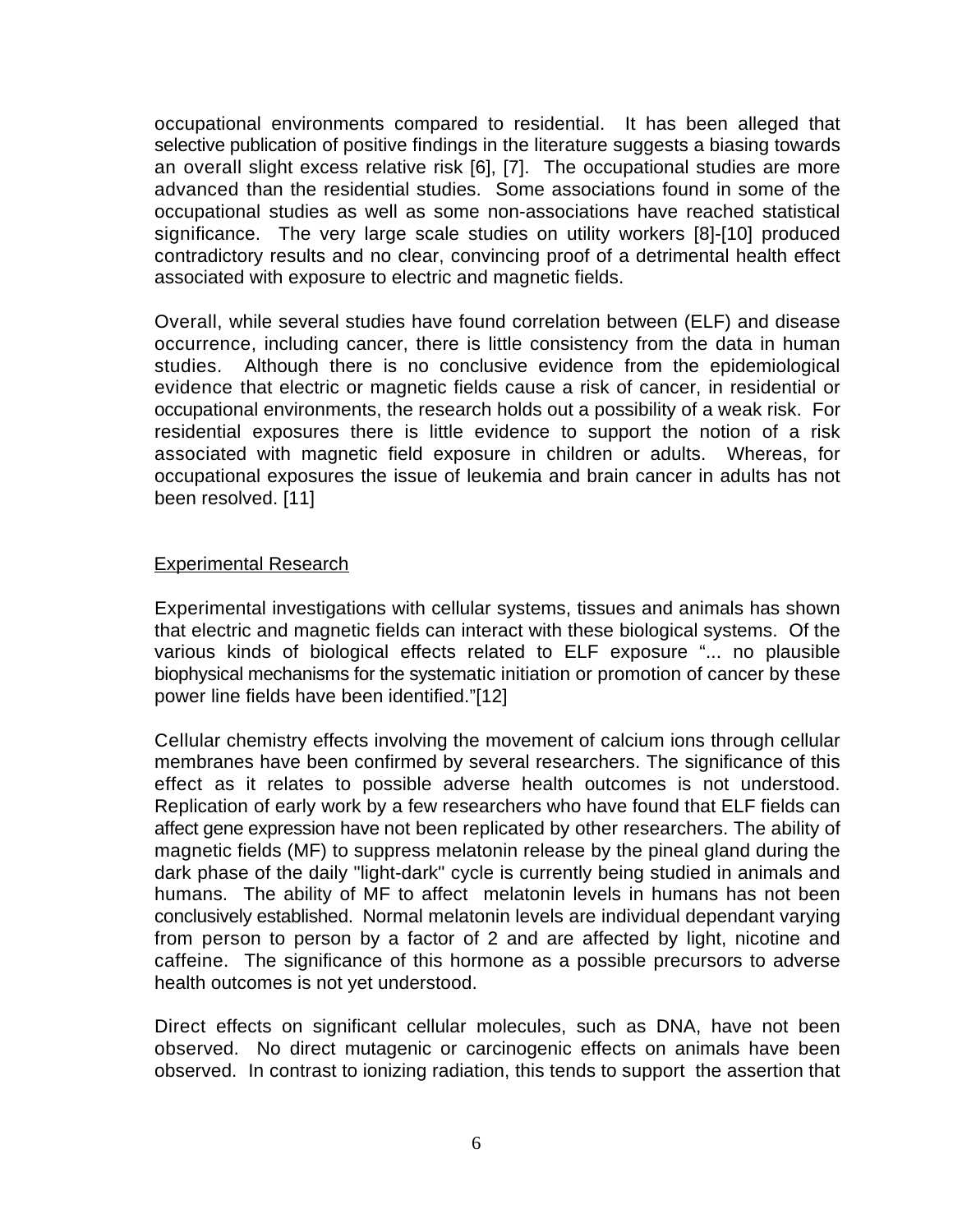ELF fields are not a direct cancer initiator but does not rule out the possibility of MF as a nonmutagenic carcinogen. Current research has shifted to focusing on the role of ELF (particularly magnetic fields) as a tumour promoter or copromoter. Studies have looked at mice treated with chemical tumour initiators and a promoter and exposed to high magnetic fields (approx. 2 mT or 20 G). The study showed that MF did not increase either the number of mice with tumours or the number of tumours. No effects were observed on mice exposed without the chemical promoter. The large variation in the rate of tumour formation among individual mice, especially during the early stages, makes it difficult to determine if MF's have the potential to accelerate the growth and development of tumours.

Non-mammalian studies, generally on chickens and pigeons, have shown no significant effects on fertility, morphology, behaviour or growth. Mammalian studies concerned with prenatal exposure affecting postnatal growth and survival have been few and have shown mixed results. The lack of replication of these studies remains a major factor concerning the strength of the findings, positive or negative.

# Summary on Effects

Recently the Bioelectromagnetics Society issued a statement regarding scientific research on biological effects of electric and magnetic fields. The statement reads "Some epidemiological studies have raised concern that risk of cancer may be enhanced by exposure to electric and magnetic fields associated with distribution and use of electric power. Strong criticism of these epidemiological studies has been due primarily to the variability of results as well as the incomplete nature of laboratory data to support the specific cancer findings. At present, there is no scientific consensus as to which physical factors, the electric field and/or the magnetic field, may be biologically important. Similarly, there is no clear indication whether higher field levels present greater risk than lower fields. Whether adverse effects are (1) real and significant, (2) real but of minor importance, or (3) nonexistent, must be determined by current and future research to allay public fears and to provide industry a basis for appropriate response or action." [13]

The overall view obtained from the research literature indicates that while some biological effects of exposure to ELF electric and magnetic fields occur, there are no resulting adverse health effects from these exposures. The observed biological effects have not been shown to be significant in terms of a health hazard. Therefore this lack of cause/effect evidence for disease induction for the exposure levels of concern to workers and the general public prevents the derivation of guidelines for protection against any chronic or long-term effects at typical low levels that most people are exposed to.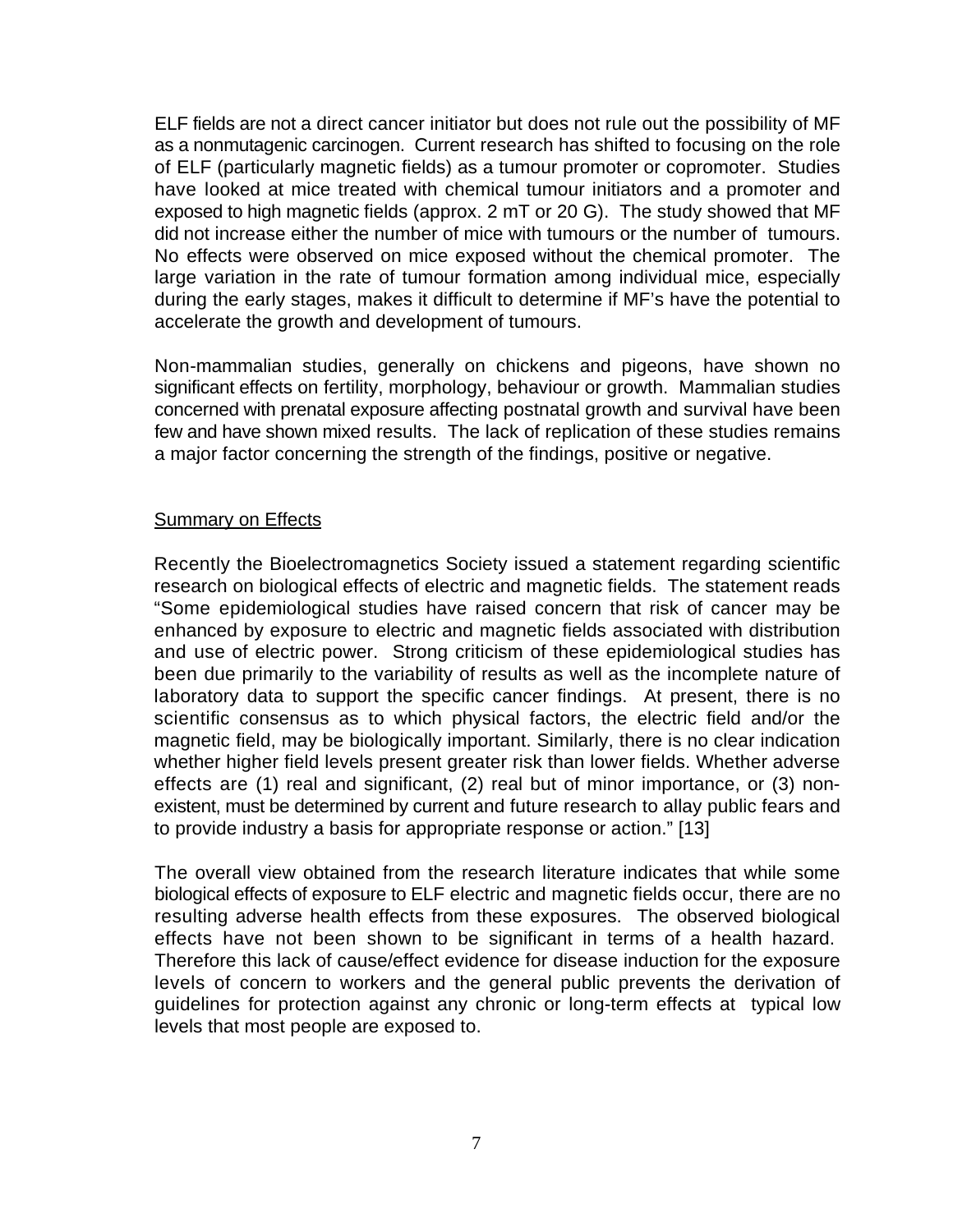# **(ii) Exposure Guidelines**

During the second half of the twentieth century, there has been concerted effort to establish and refine the radiation exposure standards and guidelines for ionizing radiation. Emphasis on the non-ionizing portion of the electromagnetic spectrum over the past twenty years has resulted in exposure limit values for the optical region of the spectrum, as well as the radiofrequency and ELF regions.

The earliest exposure guideline for the (ELF) part of the spectrum was established by the USSR in 1975 (see Table 1). This established an occupational limit for electric field exposure. The last decade has seen increased activity in the development of guidelines covering both electric and magnetic fields for exposure to workers and the general public. The International Radiation Protection Association (IRPA) published exposure limits addressing very high level exposure to 50/60 Hz electric and magnetic fields in 1990. In April 1998, the International Commission on Non-Ionizing Radiation Protection (ICNIRP) published comparable exposure limits (Table 1) [3]. Similar high exposure limits have also been established for workers by the American Conference of Governmental Industrial Hygienists (ACGIH). The exposure limits resulted from a review of the scientific literature that determined the only established mechanism for health hazard occurrence from (ELF) exposure was through the induction of significant electric currents inside the body. The basis for the limits is simply the prevention of current densities in the body, exceeding 10  $mA/m<sup>2</sup>$ . This limit corresponds to induced current densities that are generally at or slightly above those normally occurring in the body (up to about 10 mA/m<sup>2</sup>). The research literature has shown the following effects for the various current densities specified:

- 1) between 1 and 10 mA/m<sup>2</sup>, minor biological responses reported.
- 2) between 10 and 100 mA/m<sup>2</sup>, visual and nervous system effects occur.
- 3) between 100 and 1000 mA/m<sup>2</sup>, stimulation of excitable tissue is observed leading to possible adverse reactions.
- 4) above 1000 mA/m<sup>2</sup>, extra systoles and ventricular fibrillation can occur (acute health hazards).

These exposure limits have not been based upon a consideration of cancer risk, since such a risk has not been established. The situation for chronic exposure to the very low levels  $(0.2 - 0.5 \mu T)$  or 2.0 - 5.0 mG) of ELF magnetic and electric fields that most people are exposed to, that is, levels below those known to cause acute detrimental effects remains speculative and unresolved. Until there is a consistent significant link between cancer and ELF fields or some other parameter associated with power lines, a magnetic field exposure limit or guideline chosen well below the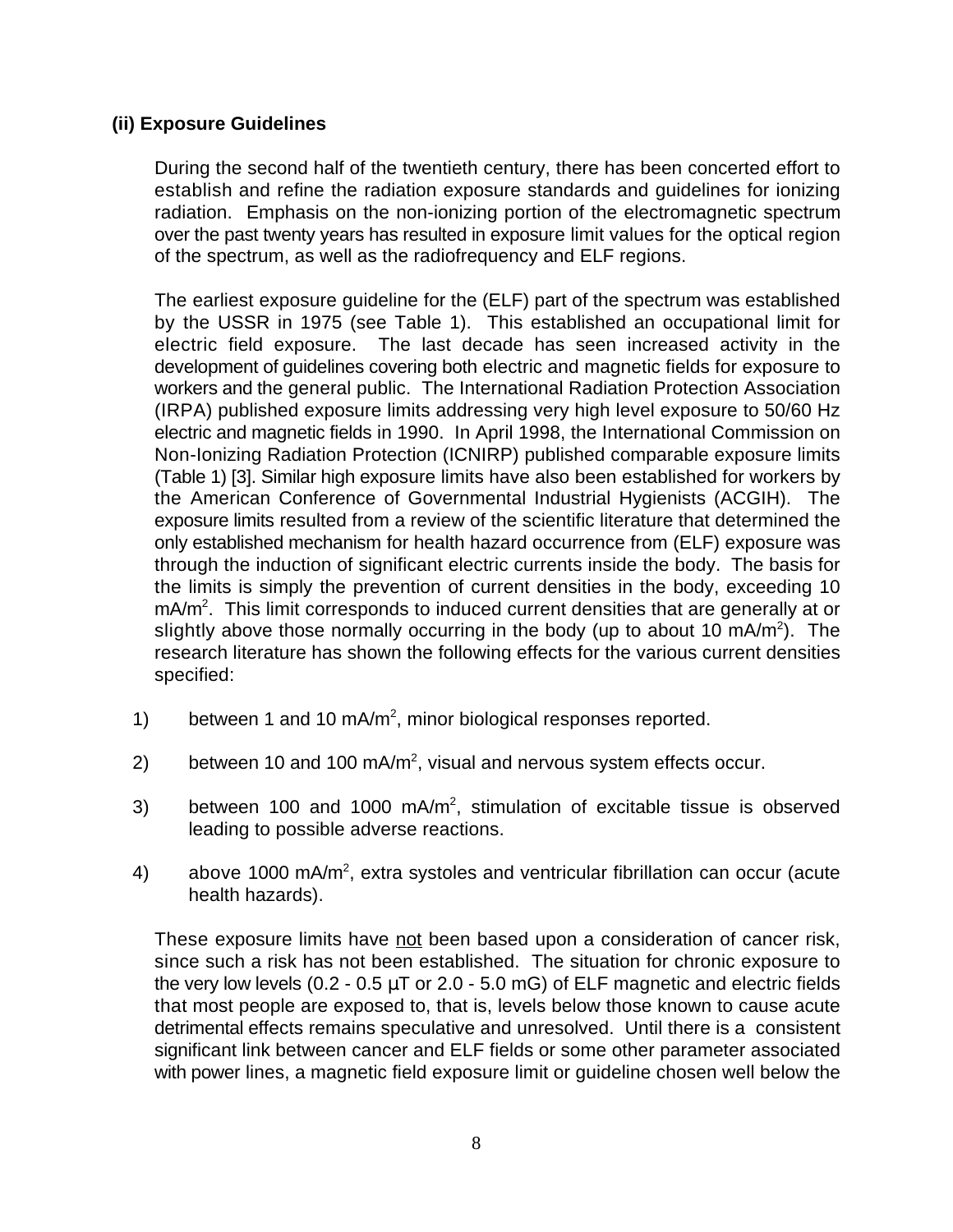above limits can not be established based upon the available data to protect against suspected health hazards associated with chronic, long term exposure.

# **General Conclusions**

Research into the effects of (ELF) electric and magnetic fields have shown that some interactions between biological systems and the fields result in certain responses. However, significant detrimental interactions at ambient fields to which human and animals are typically exposed remains to be demonstrated. The research taken overall indicates that the evidence is insufficient to conclude that electric or magnetic fields cause a risk of cancer. Therefore the established exposure limit values can be used to provide protection against the acute hazards that can result from high intensity exposure levels. The research does hold out the possibility of a risk, but it is expected that research efforts that are currently underway will likely address this concern. These together with future research will determine whether there is need for lowering the limits to provide protection against the consequences of chronic low level exposure.

# **Position Statement**

In light of the above information and the need for guidance in Canada by policy makers, health and safety professionals and the public, the Federal Provincial Territorial Radiation Protection Committee has issued a position statement (see page 14) to address these concerns.

# **References**

- 1. "Electric and Magnetic Fields and Your Health A Report of the Working Group on Electric and Magnetic (ELF) Fields" Health and Welfare Canada; 89-EHD-150, May 1989.
- 2. "Evaluation of the Potential Carcinogenicity of Electromagnetic Fields" United States Environmental Protection Agency; EPA/600/6-90-005B External Review Draft, October 1990.
- 3. "Guidelines For Limiting Exposure To Time-Varying Electric, Magnetic, And Electromagnetic Fields (Up To 300 GHz)", International Commission on Non-Ionizing Radiation Protection, Health Phys. 1998 April, Vol.74, No.4, 494-522
- 4. "Leukemia following occupational exposure to 60 Hz electric and magnetic fields among Ontario electric utility workers." Miller AB, To T, Agnew DA, Wall C, Green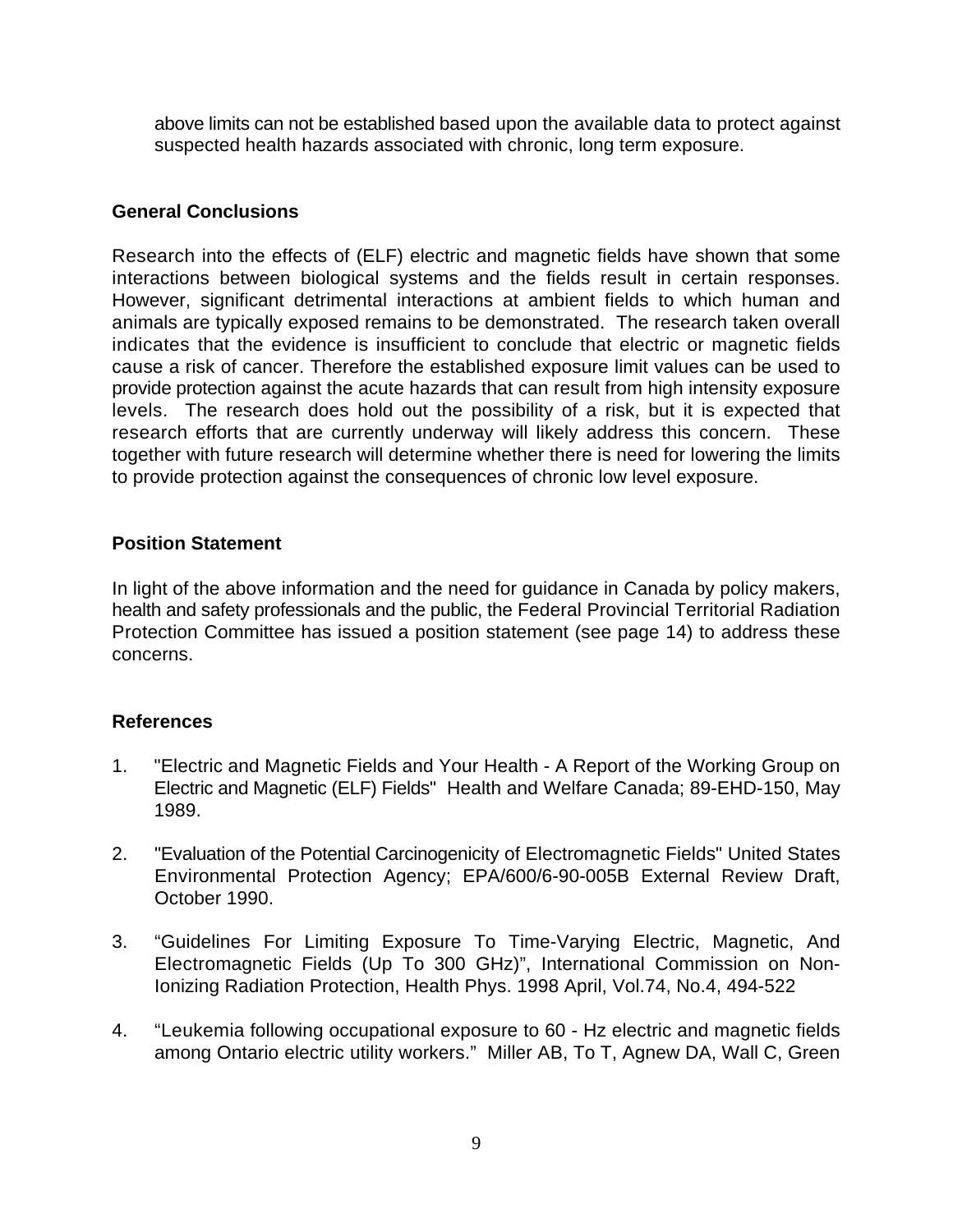LM, American Journal of Epidemiology 1996 July 15; 144(2): 150-60

- 5. "Residential Exposures to Magnetic Fields and Acute Lymphoblastic Leukemia In Children", Linet, M.S., Hatch, E.E., et al, The New England Journal of Medicine, 1997, Vol 337, No.1, 1-7.
- 6. "Editorial Peer Review in Biomedical Publications" Dickersin, Journal of the American Medical Association 263, 1385 (1990)
- 7. "Publication Bias in Clinical Research " Esterbrock et al; Lancet ,1991,337, 867
- 8. "Cohort and Nested Case-Control Studies of Hematopoietic Cancers and Brain Cancer Among Electric Utility Workers", Sahl, J. D., Kelsh, M. A., and Geenland, S., Epidemiology, 1993, **4**:104-114.
- 9. "Magnetic Field Exposure in Relation to Leukemia and Brain Cancer Mortality among Electric Utility Workers," American Journal of Epidemiology, 1995, **141**(62): 1-12.
- 10. "Cancer Risks Associated with Occupational Exposure to Magnetic Fields Among Utility Workers in Ontario and Quebec, Canada and France:1970-1989", American Journal of Epidemiology 1994, **139**:550-572.
- 11. "Nature and nurture: Possibilities for cancer control." Carcinogenesis 1996: 17(2): 177-84
- 12. Statement by the Council of the American Physical Society, April 22, 1995, on Power Line Fields and Public Health.
- 13. EMF Health and Safety Digest, June 1996, p.11

Report prepared by a Working Group of the Federal Provincial Territorial Radiation Protection Committee.

Working Group Membership, (October 1, 1997):

Brian Phillips (Chair), British Columbia; Maurice Bitran, Ontario; Art Thansandote, Health Canada; Randy Ross, British Columbia;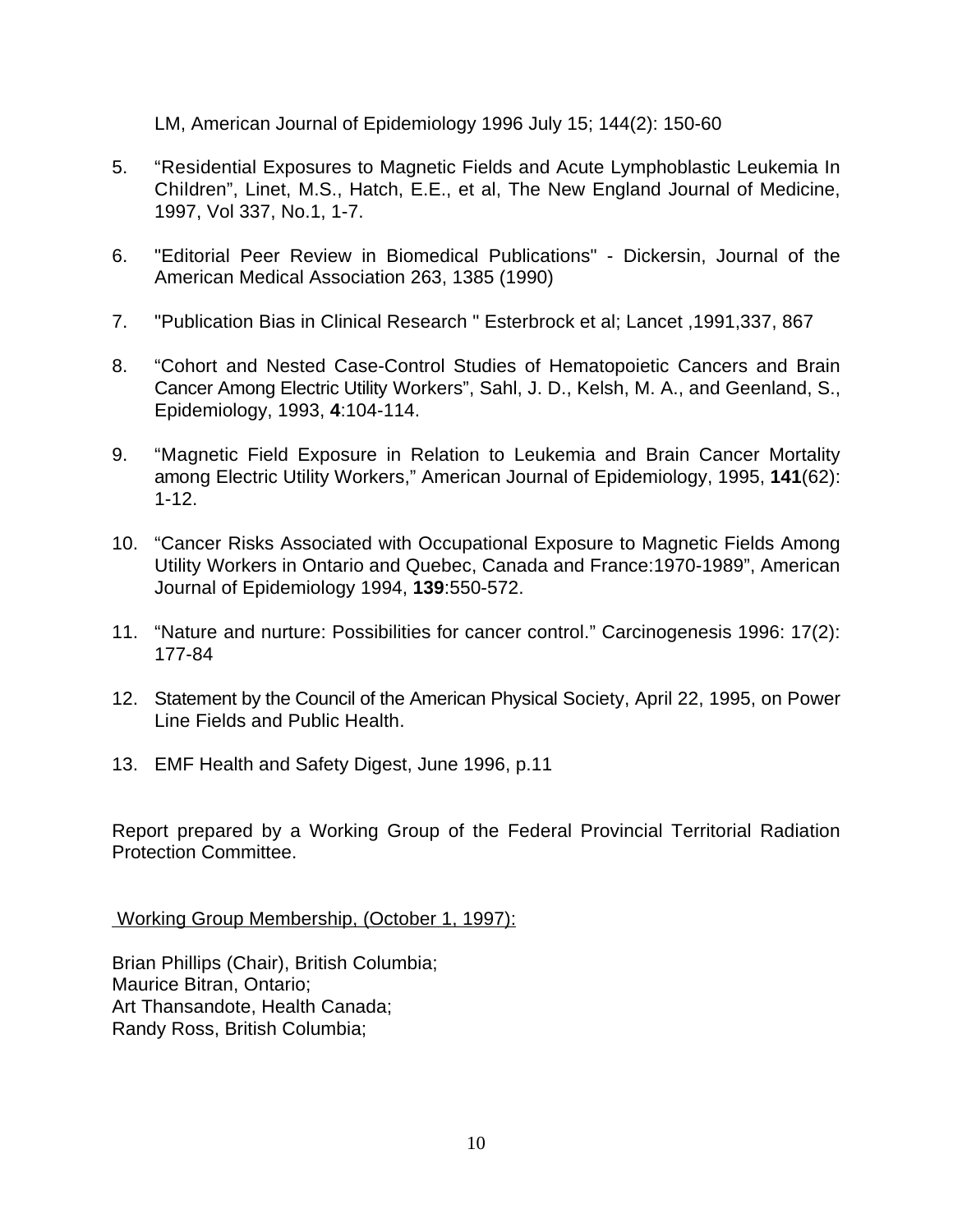# **APPENDIX 1**

# **Extract from a 1989 Report "Electric and Magnetic Fields and Your Health" (Reference 1)**

#### **Recommendations**

1. The Working Group considers that additional research effort should be undertaken in Canada to resolve whether there is association between exposure to 60 Hz electric and magnetic fields and an increased risk of cancer. The Working Group recommends that:

a. the Department of National Health and Welfare intensify its participation in its ongoing research, and

b. an Advisory Committee be established to advise on the research. The Advisory Committee will be available to review research proposals, comment and make recommendations. It is suggested that this committee comprise representatives of all interested parties, i.e. industry, labour, academia and government. Additional technical experts will be asked to serve as consultants to the AC when required.

2. The Working Group considers that workers and the general public need to be informed on current understanding of health effects of electric and magnetic fields. The Working Group recommends that the Department of National Health and Welfare publish this report and the Working Group's document entitled "Electric and Magnetic Fields and Your Health".

#### **Key Research Issues**

The Working Group has selected the following directions of investigation as the most critical at the present time: cancer Epidemiology, exposure assessment and in vivo animal cancer studies. All three areas are considered equally important and were unanimously selected by all group members. There are now under way epidemiological studies and exposure assessment studies, both in Canada and abroad. However, there appear to be no comprehensive in vivo studies being carried out at present.

<sup>\*</sup> Appendix E of that report is not included in this Appendix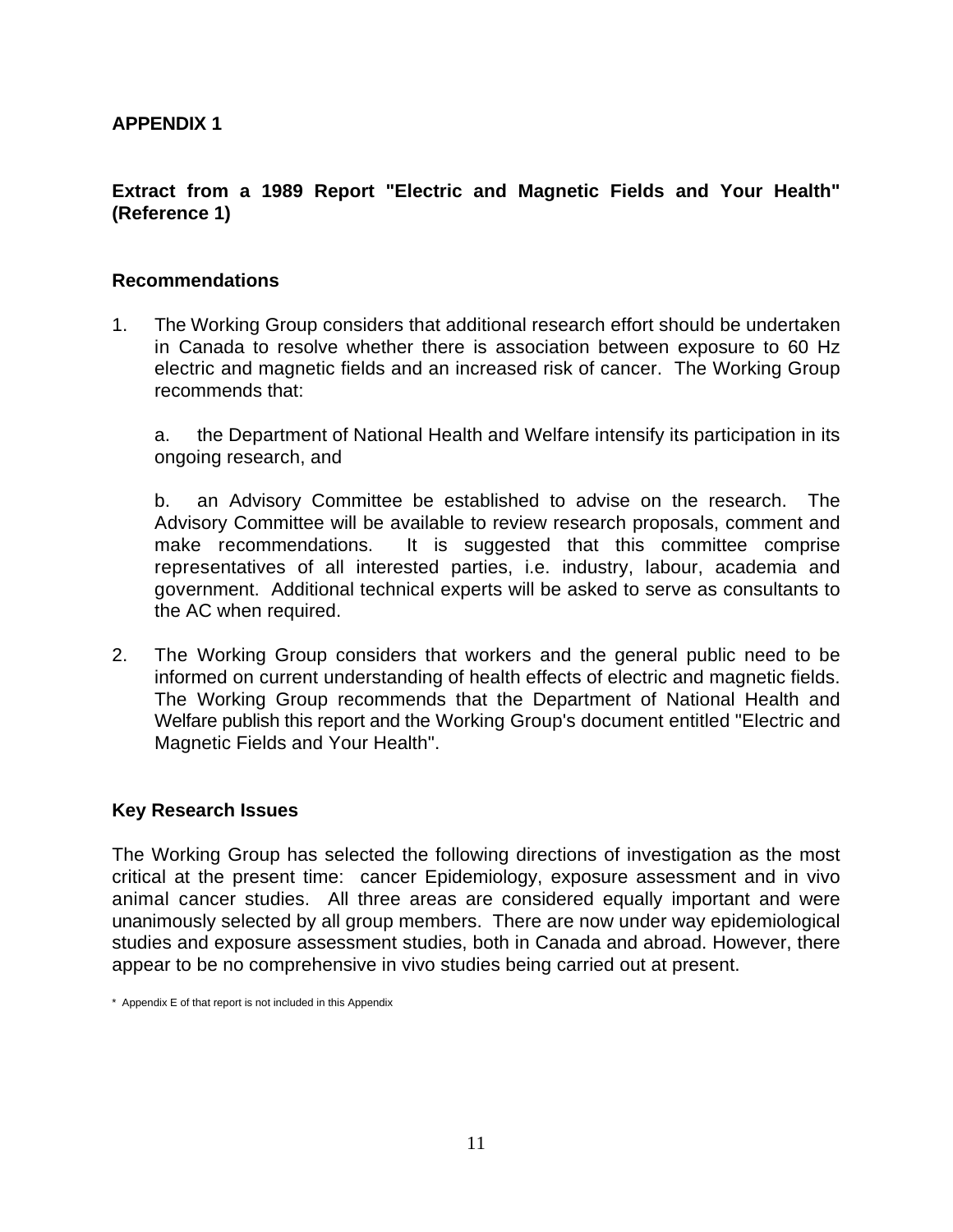|                                                              | <b>Electric Field Strength</b><br>(kV/m) |                     | <b>Magnetic Flux Density</b><br>(mT) |                     |
|--------------------------------------------------------------|------------------------------------------|---------------------|--------------------------------------|---------------------|
| <b>Standard</b>                                              | <b>Public</b>                            | <b>Occupational</b> | <b>Public</b>                        | <b>Occupational</b> |
| <b>ICNIRP (1998)</b><br>(60Hz)                               | 4.16                                     | 8.33                | 0.0833                               | 0.4166              |
| <b>USA, ACGIH (1998)</b><br>(60Hz)                           |                                          | 25                  |                                      | 1.0                 |
| <b>CENELEC (1995)</b><br>(60Hz)                              | 8.333                                    | $25*$               | 0.533                                | 1.333               |
| <b>UK NRPB (1993)</b><br>(60Hz)                              | 10                                       | 10                  | 1.333                                | 1.333               |
| Australia,<br>NH&MRC (1989)<br>(50Hz)                        | 5.0                                      | 10.0                | 0.1                                  | 0.5                 |
| Germany (1989)<br>(50Hz)                                     | 20.6                                     | 20.6                | 5.0                                  | 5.0                 |
| <b>USSR (1975)</b><br>(50Hz)<br><b>USSR (1985)</b><br>(50Hz) |                                          | 5.0                 |                                      | 1.76                |
| (50Hz)<br>Poland (1980)                                      |                                          | 15.0                |                                      |                     |

# **Table 1 - 50/60 Hz Standards and Guidelines Limits for Continuous General Public and Occupational Exposure**

\* with time restrictions

ACGIH - American Conference of Governmental Industrial Hygienists

CENELEC - Comité Européen de Normalisation Electrotechnique (European Committee for Electrotechnical Standardization)

ICNIRP - International Commission on Non-Ionizing Radiation Protection

NH&MRC - National Health & Medical Research Council

NRPB - National Radiological Protection Board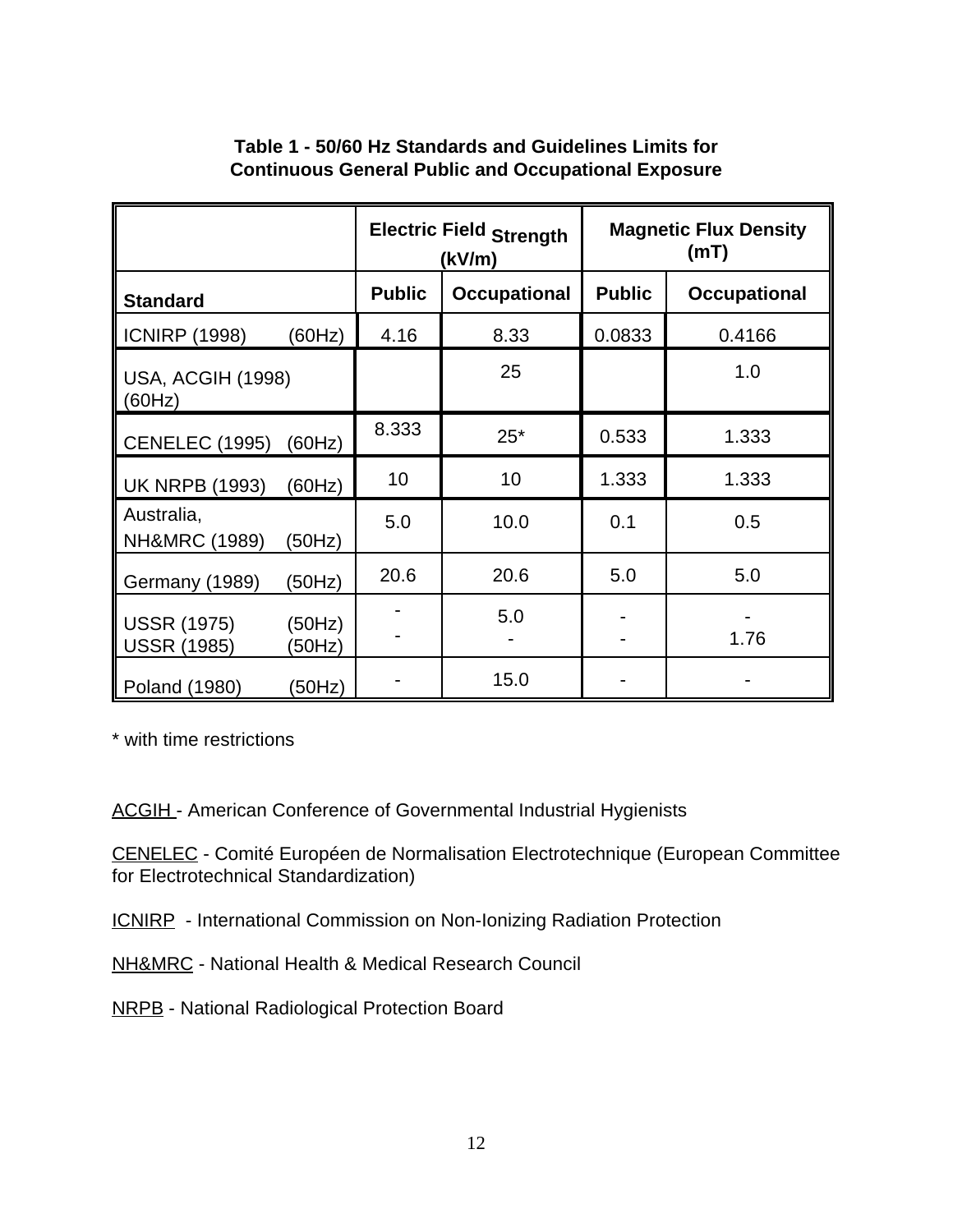# **POSITION STATEMENT\* ON THE HEALTH EFFECTS OF EXTREMELY LOW FREQUENCY (E.L.F.) ELECTRIC AND MAGNETIC FIELDS ON THE GENERAL PUBLIC**

- 1. The production of electric and magnetic fields are associated with the generation, transmission and use of electricity. People are exposed to these fields not only when they are near high voltage lines, but also at their places of work and in their homes. Such fields are produced by distribution lines, transformers, building and house wiring and by all devices that use electric power.
- 2. Studies to investigate the health effects of these fields have been taking place around the world for more than twenty-five years. Such research has included laboratory studies concerning the effects on cells, tissues and animals, as well as studies on human exposure and Epidemiology.
- 3. Epidemiological studies suggest a weak association between increased risk of certain types of cancer, and exposure to magnetic and/or electric fields; however the findings are inconsistent and inconclusive. Experiments with animals and cells show that these fields can interact with biological systems and with cellular chemistry. These interactions, however, have not been shown to lead to adverse health effects. Extensive world-wide research programs are ongoing in order to clarify whether or not there are indeed health risks.
- 4. Research to date<sup>(1)</sup> has not identified any biophysical mechanisms that link the initiation or promotion of cancer by power frequency field properties.
- 5. Recommended exposure limits to prevent acute health effects have been put forward by an international committee of experts<sup>(2)</sup>. It is extremely unlikely that members of the Canadian public would be exposed above these exposure limits. In the case of chronic exposure at ambient levels, currently available information on health and bioeffects does not provide a basis for establishing more restrictive exposure limits.
- 6. The Federa Provincial Territorial Radiation Protection Committee will continue to monitor the results of new studies and re-assess this position as new information becomes available.

<sup>\*</sup>Position Statement issued by the Federal Provincial Territorial Radiation Protection Committee.

 $(1)$ Council of the American Physical Society - (95/04/22)

<sup>&</sup>lt;sup>(2)</sup>ICNIRP Guidelines "Guidelines for Limiting Exposure to Time-Varying Electric, Magnetic, and Electromagnetic Fields (Up to 300 GHz)," Health Physics, Vol.. 74, No. 4, pp. 494-522, April 1998. The Guidelines recommend a limit of 4.16 kV/m and 83.3 µT (833 milligauss) for 24-hour exposure of the general public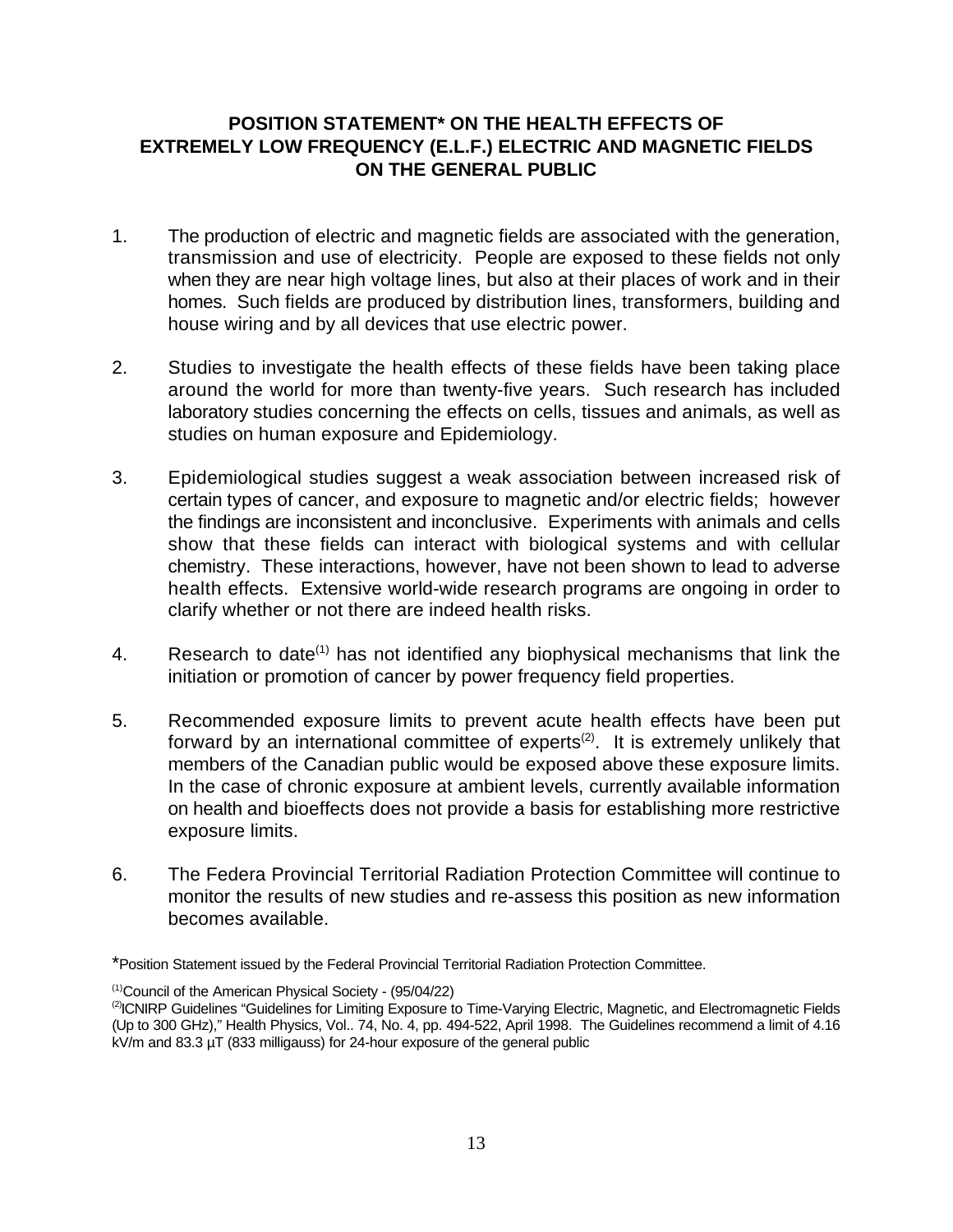# **Canadian Federal Ontario**

**Department/Agency**

Health Canada Radiation Protection Bureau 775 Brookfield Rd Ottawa ON K1A 1C1

# **Prince Edward Island**

Diagnostic Imaging **Diagnostic Imaging Contario Ministry of Labour** Charlottetown PEI C1A 8T5 Toronto ON M7A 1T7

# **Newfoundland**

Department of Environment and Labour West Block, 4th Floor, Confederation Bldg PO Box 8700 St. John NFLD A1B 4J6

# **New Brunswick**

Department of Health and Community **Services** 4th Floor, Carleton Place, King St. PO box 5100 Fredericton NB E3B 5G8

# **Nova Scotia**

Nova Scotia Department of Environment PO Box 2107 Halifax NS B3J 3B7

# **Quebec**

Programme de la radioprotection Laboratoire de santé publique du Québec 20045, chemin Sainte-Marie Sainte-Anne-de-Bellevue PQ H9X 3R5

Ontario Ministry of Health X-ray Inspection Services 5700 Yonge St, 3rd Floor North York ON M2M 4K5

# **Ontario**

Queen Elizabeth Hospital **Communist Constructs** Occupational Health and Safety Branch PO Box 6600 **400 University Ave, 8th Floor** Radiation Protection Service

#### **Canadian Federal Department/Agency**

Atomic Energy Control Board PO Box 1046, Stn B Ottawa ON K1P 5S9

# **Manitoba**

Department of Medical Physics Manitoba Cancer Foundation 100 Olivia St. Winnipeg MB R3E 0V9

# **Saskatchewan**

Radiation Safety Unit Department of Labour Saskatchewan Place 1870 Albert St. Regina SK S4P 3V7

# **Alberta**

Legislation, Standards & Technical **Services** Alberta Labour 902-10808 99th Ave Edmonton AB T5K 0G5